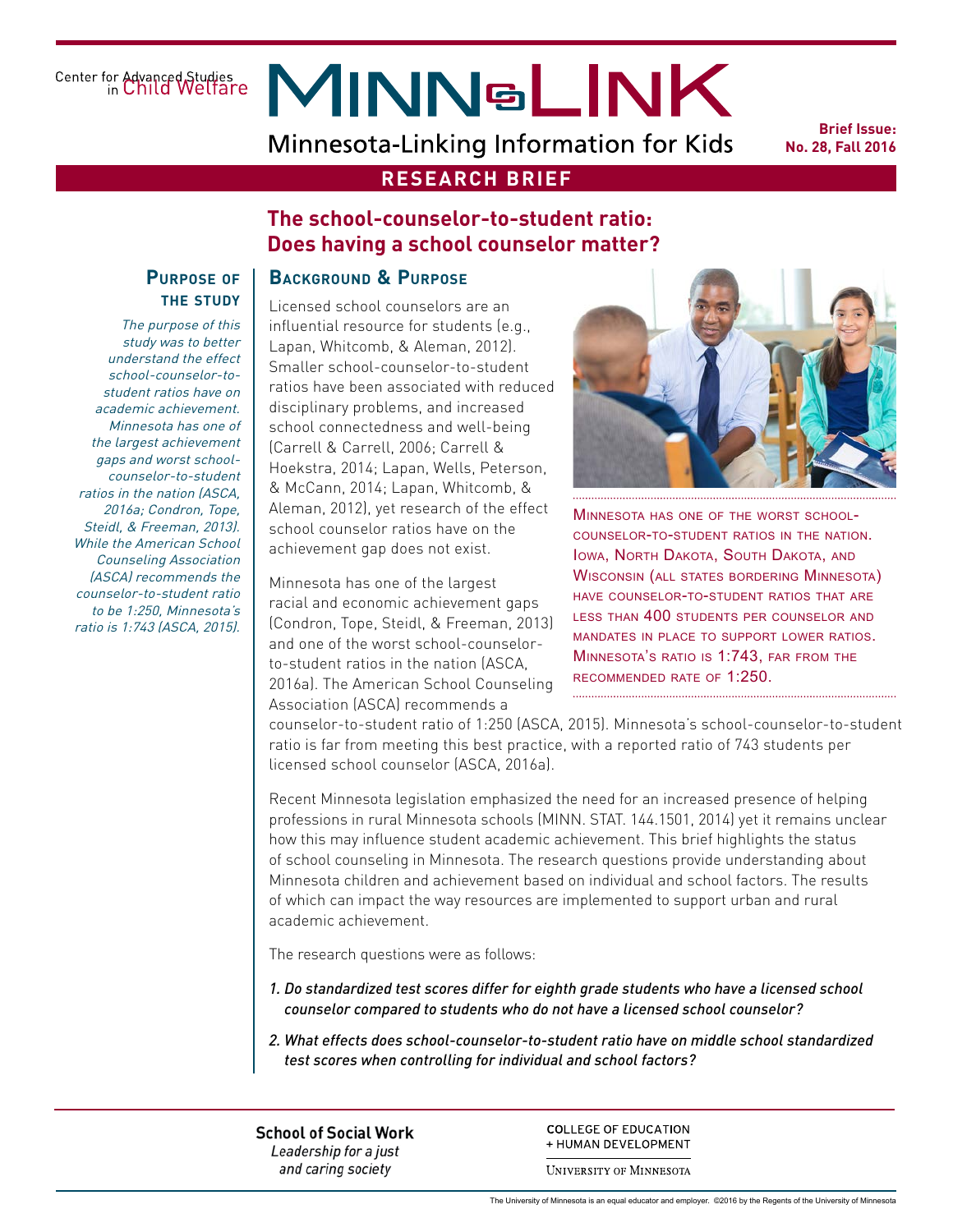#### **Methods**

Using secondary data from the Minn-LInK project, eighth grade students who completed the MCA-III in the academic year 2013-14 were included in the study. Individual (e.g., race/ethnicity) and school (e.g., teacherto-student ratio) factors were accounted for. Statistical assumptions were met.

Using data from the Minn-LInK project, a sample of Minnesota eighth grade students who completed the MCA-III in the academic school year of 2013 – 2014 was selected. Students who did not have MCA-III scores from the previous year were excluded from analysis due to the inability to control for their previous scores. Demographic variables included individual factors of race and ethnicity, limited English proficiency, free/ reduced lunch eligibility, number of months on state assistance (provided by the Minnesota

#### **Table 1. Characteristics of students**

|                                      | <b>No Licensed</b><br><b>School Counselor</b><br>$(n = 10, 713)$ | <b>Licensed School</b><br>Counselor<br>$(n = 47, 749)$ |
|--------------------------------------|------------------------------------------------------------------|--------------------------------------------------------|
| <b>Descriptor</b>                    | <b>Percent</b>                                                   | <b>Percent</b>                                         |
| Race or ethnicity                    |                                                                  |                                                        |
| American Indian<br>or Alaskan Native | 3.5                                                              | 1.9                                                    |
| Asian or Pacific Islander            | 5.8                                                              | 6.8                                                    |
| Hispanic                             | 6.7                                                              | 6.7                                                    |
| <b>Black, non-Hispanic</b>           | 10.7                                                             | 9.3                                                    |
| <b>White, non-Hispanic</b>           | 73.3                                                             | 75.3                                                   |
| Free/reduced lunch eligibility       |                                                                  |                                                        |
| Ineligible                           | 59.0                                                             | 65.6                                                   |
| <b>Reduced price meal</b>            | 7.8                                                              | 7.2                                                    |
| <b>Free meal</b>                     | 33.2                                                             | 27.2                                                   |
|                                      |                                                                  |                                                        |

*NOTE: Bolded numbers indicate significant differences in proportion between students who do not have a licensed school counselor and students who have a licensed school counselor at p < .05.*

Department of Human Services Minnesota Family Investment Program), school attendance and mobility, and homelessness; school factors included geographic setting (Rural-Urban Commuting Area [RUCA] codes; USDA, 2014), teacher-to-student ratio, teacher licensure rates, teacher longevity in the field, and the factor of interest, school-counselor-to-student ratio. An independent samples t-test for research question one and hierarchical multiple regression (HMR) for research question two were executed with SPSS 23 (IBM Inc., 2014). Relevant statistical assumptions were tested. Correlation observation of the variables revealed that some independent variables were highly correlated; however, because the collinearity statistics (i.e., Tolerance and VIF) were all within accepted limits, the assumption of multicollinearity was deemed to have been met (Coakes, 2005). Residual and scatter plots indicated the assumptions were reasonably satisfied.

#### **School Counselors in Minnesota**

Only four Minnesota counties had an average school-counselor-to-student ratio for eighth graders that adhered to ASCA's recommendation of 1:250. Twenty-seven counties had average ratios of 1:400 or less. This left the majority of Minnesota counties (n=54) with an average school-counselor-to-student ratio greater than 1:400, including 10 counties that were without a single school counselor for middle schoolers (see Figure 1).

Nearly one out of every five eighth grade students in Minnesota was without access to a licensed school counselor at the student's school  $(n = 10,713)$ . As can be seen in Figure 2, only six counties provided every eighth grade student with access to at least one school counselor within the student's school. In one third of Minnesota's counties (n=29), the majority of eighth grade students were without access to a school counselor at the student's school. Counties with limited to no access to a school counselor were likely to be in rural settings, especially in western Minnesota. In addition, a greater proportion of students without access to licensed school counselors were Black or Native American and/or were eligible for free or reduced price lunch, as compared to the proportion of students who did have licensed school counselors (see Table 1).

#### **Access to a School Counselor and Achievement**

Differences in standardized test scores for students who were without access to a licensed school counselor were compared with students who did have access to a licensed school counselor. Independent samples t-test analyses revealed that, on average, across all MCA-III subjects (math, reading, and science), students who had access to a licensed school counselor performed significantly better than students who were without access to a licensed school counselor in their school (see Figure 3).

## **Findings**

Many of Minnesota's eighth grade students lacked access (or had limited access) to a licensed school counselor; students without access were more likely African American/Black or Native American and from poor families. Students who had access to a licensed school counselor scored significantly higher across all MCA-III subjects than students who did not have access to a licensed counselor.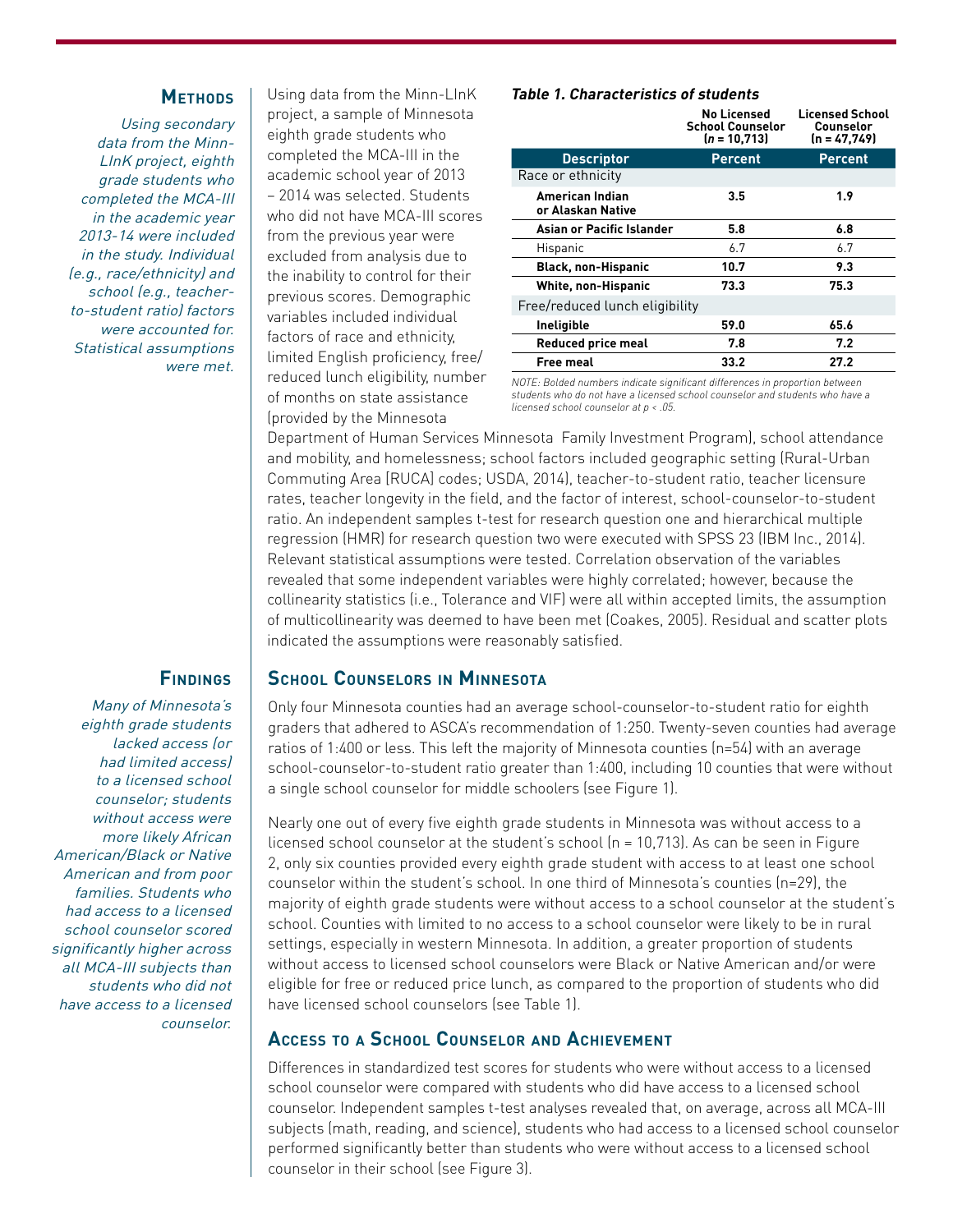## **School-Counselor-to-Student Ratio and Achievement**

Three five-stage hierarchical multiple regressions were conducted observing a dependent variable of scaled test score for either math, reading, or science. Individual factors were entered at stage one (e.g., race or ethnicity, number of months receiving MFIP), geographic setting was entered at stage two, school factors were entered at stage three (e.g., teacher-to-student ratio), and finally school-counselor-tostudent ratio was entered at stage four, given that it was the variable of interest after controlling for the previous three stages. The variables were entered in this order as it was theoretically appropriate to start with variables most closely related to a student's identity and grow to account for family and then environmental factors. Each student's MCA-III scaled score from the previous academic year was controlled in the model.

**Figure 1. Average school-counselor-to-student ratio by county for schools with a school counselor**



**Figure 2. Percent of students without access to a licensed middle school counselors by county**



**Figure 3. MCA-III scaled scores for students with and without access to a school counselor** 



*Note. Differences in scaled scores were significant for math, reading, and science when compared by school counselor access.*

 $\sigma$ tudent For each subject, although school-counselor-to-student ratio appeared significant, it did not meaningfully add to our  $f_{\alpha}$   $\alpha$ ability to predict MCA-III scores after accounting for other Results revealed that this combination of variables significantly predicted a proportion of variance in student scaled scores. Specifically, the variables predicted 75% of the variance in math scaled scores (*F*(13, 52,152) = 12,056.27, *p* < .001), 65.4% of the variance in reading (*F*(13, 52,376) = 7,614.09, *p* < .001), and 23.6% of the variance in science (*F*(12, 55,396) = 1,425.90, *p* < .001). While each model showed significant change among each level,  $R^2$ stayed constant after level three for both math and reading. variables in the model.

It is important to note that a greater proportion of the variance in the math and reading scores were accounted for due to the inclusion of the previous year's MCA-III scores in the regression model. Previous science scores could not be accounted for in the model because the science scale scores from the academic year of 2013 - 2014 are not vertically equated to the academic year of 2010 - 2011 as the students took an earlier version of the test, the MCA-II.

Many of Minnesota's eighth grade students lacked access (or had limited access) to a licensed school counselor; students without access were more likely African American, Native American, or from poor families. Students who had access to a licensed school counselor scored significantly higher across all MCA-III subjects than students who did not have access to a licensed counselor. Although school-counselorto-student ratio did not meaningfully add to the ability to predict MCA-III scores above and beyond other individual and school factors, the presence of a licensed school counselor made a difference in student achievement.